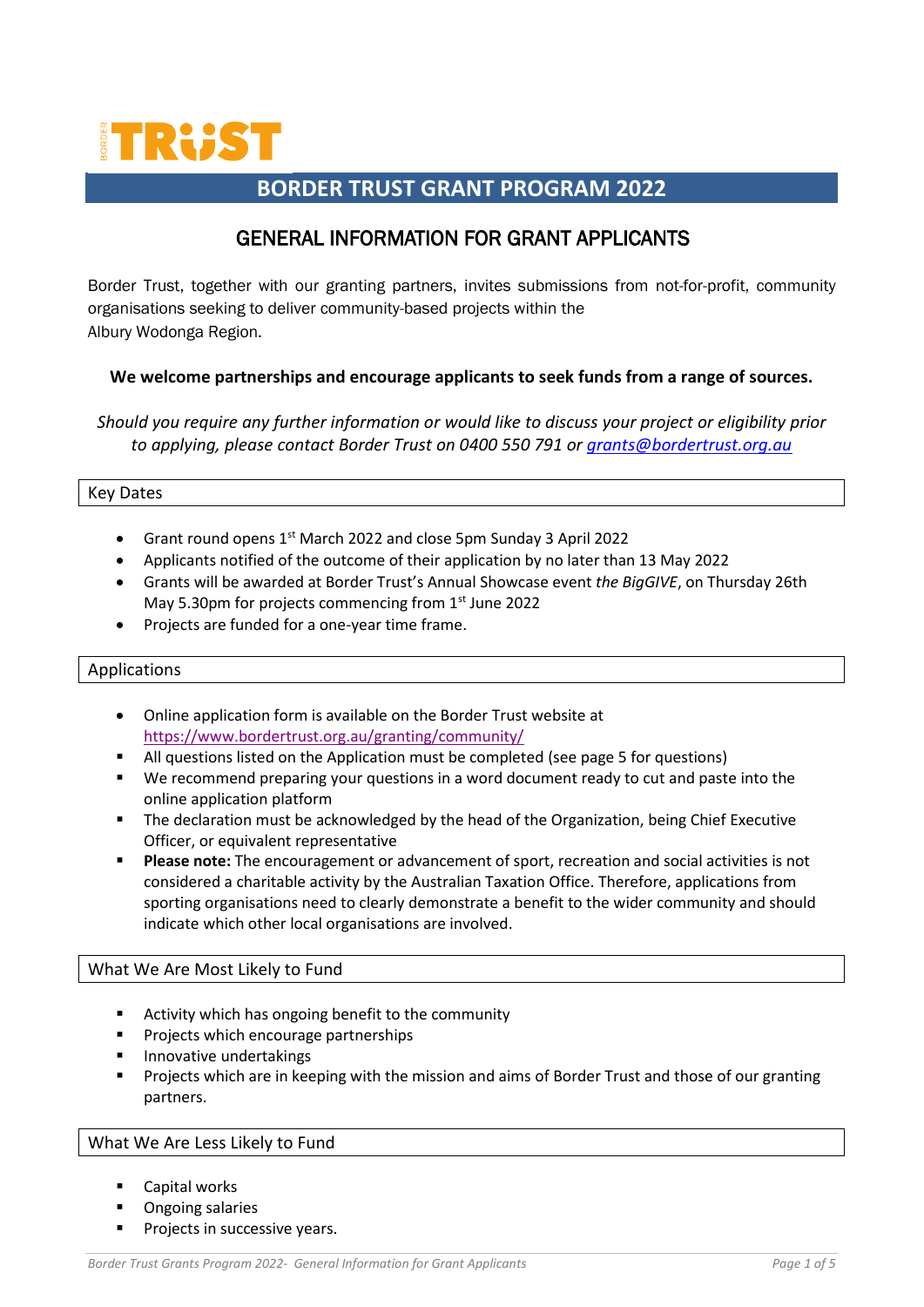#### What We Do Not Fund

- Recreational or commercial sporting activities
- Projects for private benefit or individuals
- Activities or events that have commenced or already taken place.

#### If Successful, Your Organisation Will Be Required To

- Meet the terms and conditions under the Grant Agreement
- Acknowledge the support from Border Trust and grant partner/s in all printed material and publicity regarding the funded project, and
- Provide progress reports and a satisfactory acquittal as outlined in Grant Agreement.

#### If Successful, Your Organisation Will Be Requested To

- Be available for media and website purposes as requested by Border Trust and grant partners
- Attend the Big Give on  $26<sup>th</sup>$  May 2022 to accept your grant
- **•** Promote and support Border Trust where possible & stay connected with our activities.

#### To be eligible, your organisation must

- Lie within the Albury Wodonga Region
- Be not-for-profit community-based organisation which functions for charitable purposes
- Registration with the Australian Charities and Not-for-Profit Commission (ACNC) is strongly preferred
- Have a registered ABN
- Organisations with, and without, Deductible Gift Recipient (DGR Item 1) status are invited to apply
- An auspicing body may be considered in exceptional circumstances (discuss with Border Trust prior to submitting your application)
- Meet any other specific eligibility requirements as noted.

# AVAILABLE GRANTS 2022

The following pages outline the funds which are available through Border Trust's 2022 Community Grant Round, and are summarised as:

| <b>GRANT PROGRAM</b>                     | <b>FOCUS</b>                                           |
|------------------------------------------|--------------------------------------------------------|
| <b>Border Trust's Community Grants</b>   | Community wellbeing                                    |
| Adroit Insurance & Risk's Named Sub Fund | Disadvantaged youth or other important local community |
| Grant                                    | initiatives                                            |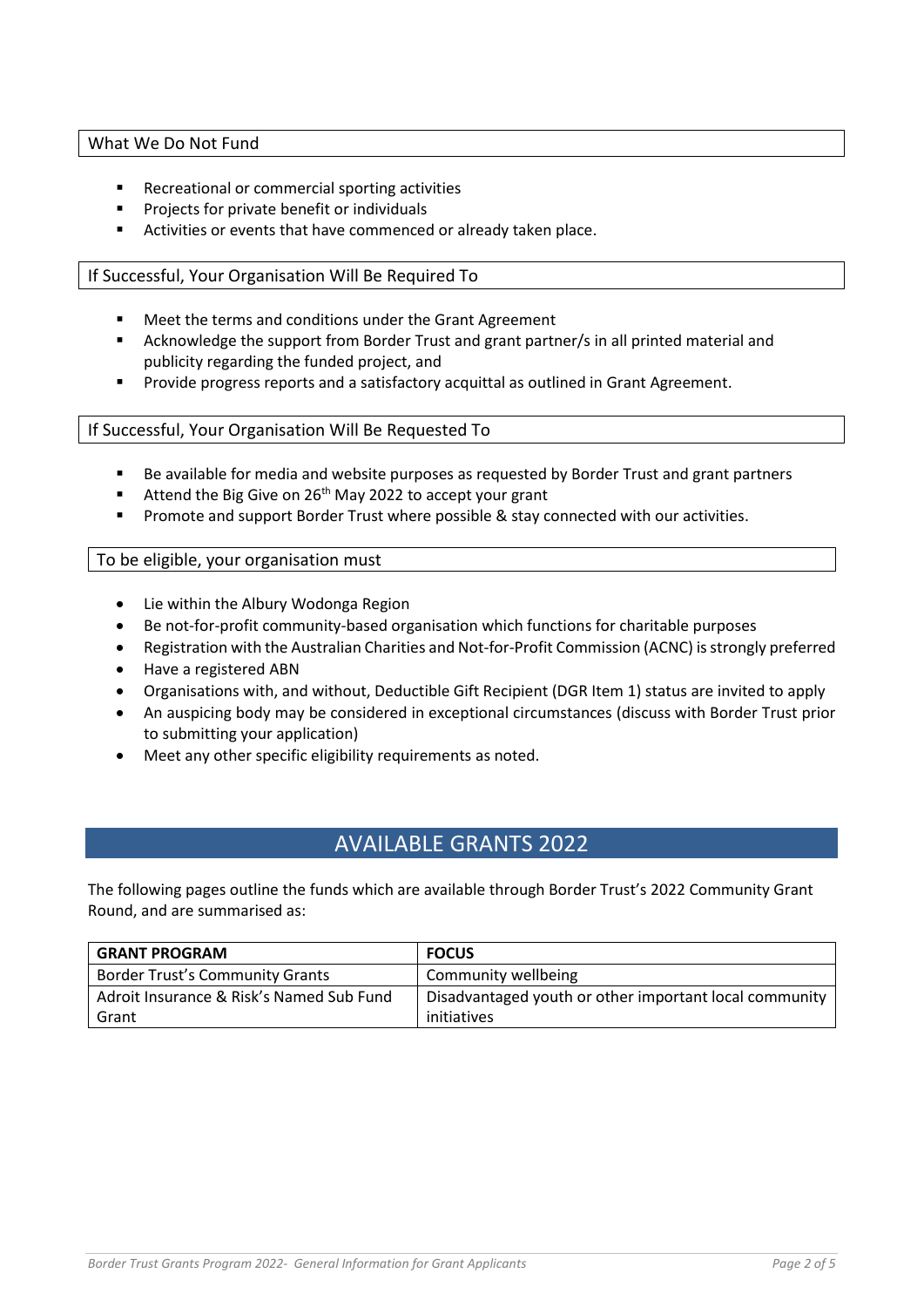Specific eligibility may apply to some allocations, and these are listed as follows:

# **TRUST**

## **Border Trust Community Grants**

#### **MISSION**

The mission of Border Trust: the Community Foundation for the Albury Wodonga Region (Border Trust) is to promote and build a resourceful and sharing community by encouraging and enabling local philanthropy.

#### **SPECIFIC GRANTING AIMS**

Border Trust's granting program will fund projects:

- To promote leadership in the community
- To build the community's capacity to improve itself
- To support opportunities that multiply local benefits
- To promote social responsibility
- To encourage a giving culture
- To promote social justice
- To develop partnerships and build relationships.

#### **2022 ALLOCATIONS**

# • **COMMUNITY GRANT PROGRAM**

This allocation is this year focused on Community Wellbeing.

#### **GRANT AMOUNT**

Grants of between \$500 and \$5000 will be distributed this year.

#### **SPECIFIC ELIGIBILITY**

- Applicants with and without DGR Item 1 are encouraged to apply.
- Partnerships and a contribution to the project from the applicant organisation are strongly encouraged.



### **Adroit Insurance & Risk's Named Sub Fund Contribution**

#### **MISSION**

The purpose of this fund is to provide Adroit with the means to build a sustainable base for the support of our local community, through the established processes provided by Border Trust.

#### **GRANTING FOCUS**

Generally, programs providing opportunities for disadvantaged youth will be the priority focus, however, other important local programs and initiatives will also be considered.

#### **GRANT AMOUNT**

Under normal circumstances, grants with an upper limit of \$4,000 will be offered

#### **SPECIFIC ELIGIBILITY**

• DGR Item 1 required.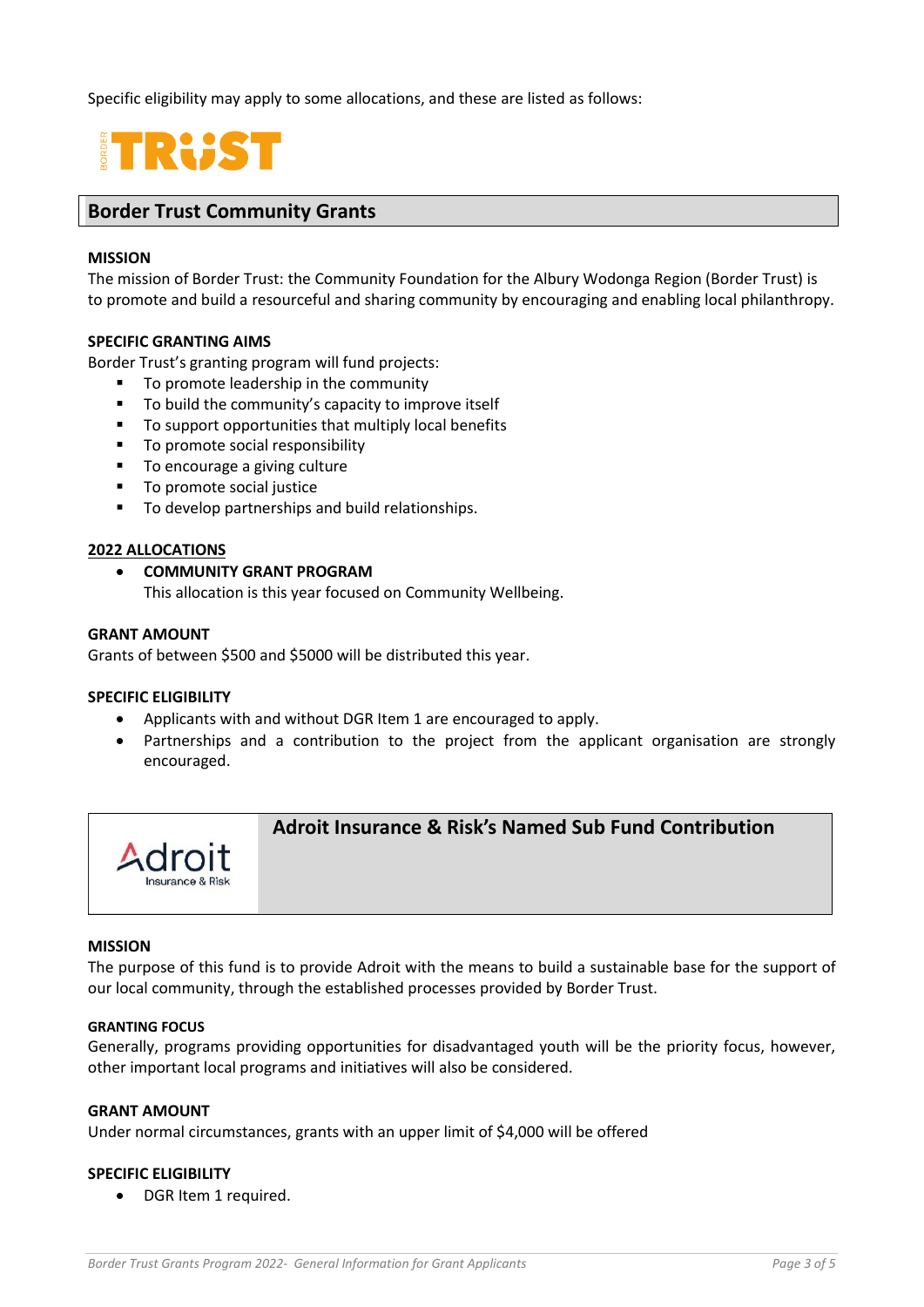# HOW YOUR APPLICATION WILL BE CONSIDERED

- Receipt of your application will be acknowledged via email within 7 days of closing date<br>■ The Grant Committee will be made up of members of Border Trust, representatives from
- The Grant Committee will be made up of members of Border Trust, representatives from each Grant Partner and community representatives. They will meet to consider all applications and will provide advice to Border Trust's Board. Border Trust will make all decisions concerning grants
- In order to give organisations as much opportunity as possible to be successful, you may be contacted for further information prior to the relevant advisory committee meeting
- *Please note* that it is not considered appropriate to lobby members of Border Trust or the Grant Committees or Partners personally in relation to your application.

Border Trust will unfortunately not be in a position to fund every application it receives. It is important to state that an unsuccessful application does not reflect the value of the project, and that many very worthwhile projects may not receive funding. Border Trust will be pleased to discuss other options that may be available to you in this regard.

# HOW WE WILL LET YOU KNOW THE OUTCOME

All applicants will be notified via email of the outcome of their application by no later than 13 May 2022.

# IF YOUR APPLICATION IS SUCCESSFUL

- You will be required to enter into a Grant Agreement with Border Trust outlining the terms and conditions for use of the Grant
- You will be requested to attend "*The Big GIVE*" the Border Trust Annual Showcase & Grant Presentation Function, held Thursday 26<sup>th</sup> May 2022 at 5.30pm.
- The Grant must be used within twelve months of the date of acceptance. An extension may be granted in exceptional circumstances
- Agreement Commencement Date: 1 June 2022
- Agreement End Date: 31 May 2023
- You will be requested to provide a short mid-term report on the progress of your project and accommodate a visit from a Border Trust representative during the course of the Grant Agreement
- You will be required to acquit your project in accordance with the Grant Agreement within two months of either project completion or agreement end date
- You will be requested to acknowledge the support of Border Trust and Grant Partners in all printed material and publicity
- You will be requested to be available for Border Trust media purposes
- You will be listed and showcased on the Border Trust website.